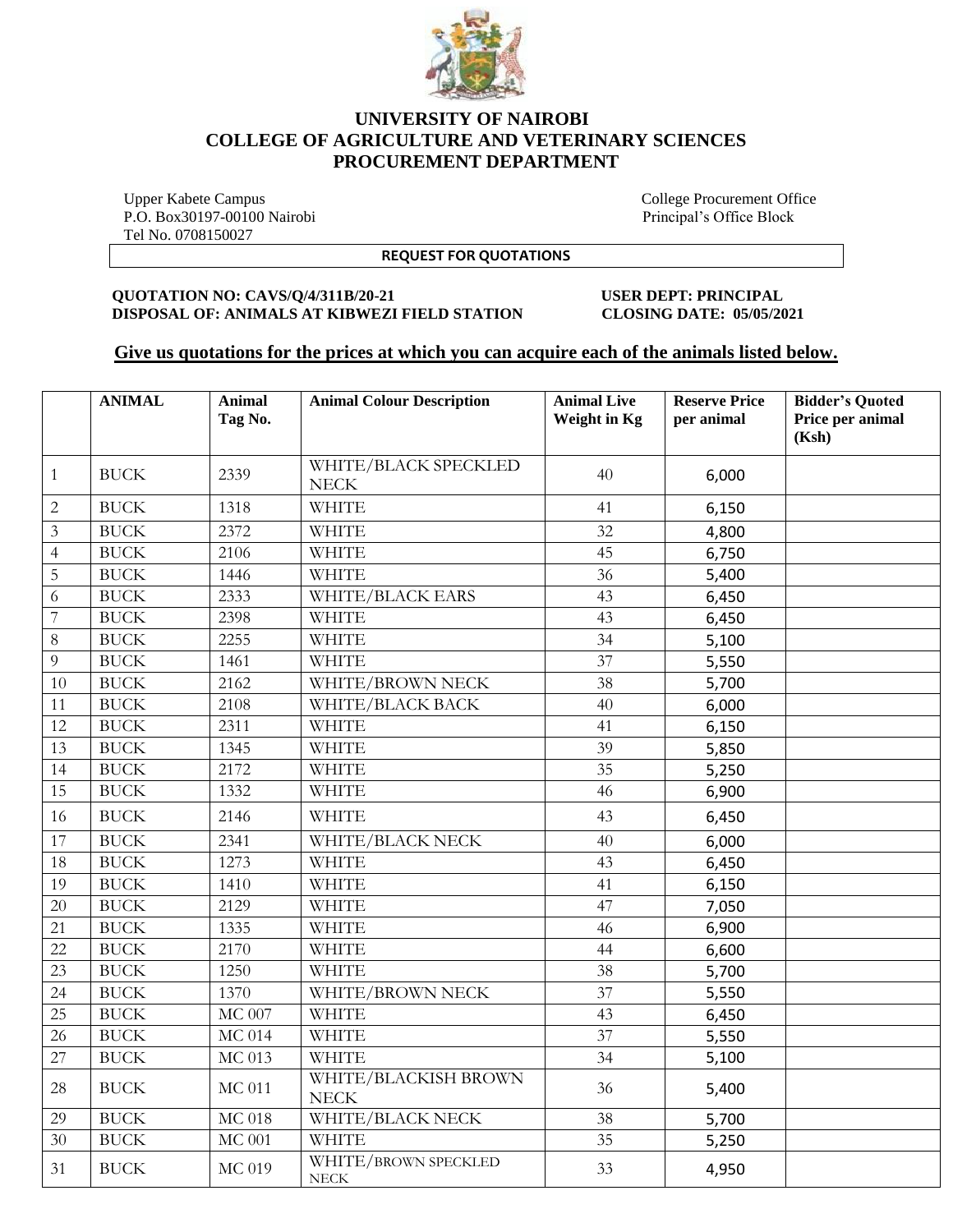| No. | <b>ANIMAL</b> | <b>Animal</b><br>Tag No. | <b>Animal Colour Description</b> | <b>Animal Live</b><br><b>Weight in Kg</b> | <b>Reserve Price</b><br>per animal | <b>Bidder's Quoted</b><br>Price per animal |
|-----|---------------|--------------------------|----------------------------------|-------------------------------------------|------------------------------------|--------------------------------------------|
|     |               |                          |                                  |                                           |                                    | (Ksh)                                      |
| 32  | <b>BUCK</b>   | <b>MC 020</b>            | <b>WHITE</b>                     | 34                                        | 5,100                              |                                            |
| 33  | <b>BUCK</b>   | 1483                     | <b>WHITE</b>                     | 32                                        | 4,800                              |                                            |
| 34  | <b>BUCK</b>   | 1919                     | WHITE/BLACK EARS                 | 31                                        | 4,650                              |                                            |
| 35  | <b>BUCK</b>   | 2318                     | <b>WHITE</b>                     | 31                                        | 4,650                              |                                            |
| 36  | <b>DOE</b>    | 1267                     | <b>WHITE</b>                     | 37                                        | 5,550                              |                                            |
| 37  | DOE           | 1391                     | <b>WHITE</b>                     | 30                                        | 4,500                              |                                            |
| 38  | <b>DOE</b>    | 1495                     | WHITE/BROWN HEAD                 | 32                                        | 4,800                              |                                            |
| 39  | <b>DOE</b>    | 1284                     | <b>WHITE</b>                     | 38.5                                      | 5,775                              |                                            |
| 40  | <b>DOE</b>    | 1263                     | <b>WHITE</b>                     | 36                                        | 5,400                              |                                            |
| 41  | <b>DOE</b>    | 1281                     | <b>WHITE</b>                     | 34                                        | 5,100                              |                                            |
| 42  | <b>DOE</b>    | 1962                     | <b>WHITE</b>                     | 32                                        | 4,800                              |                                            |
| 43  | DOE           | 1982                     | WHITE/BROWN HEAD                 | 33                                        | 4,950                              |                                            |
| 44  | <b>DOE</b>    | 1456                     | WHITE/BLACK SPOTS                | 35                                        | 5,250                              |                                            |
| 45  | <b>DOE</b>    | 1471                     | <b>WHITE</b>                     | 36.5                                      | 5,475                              |                                            |
| 46  | DOE           | 1496                     | <b>WHITE</b>                     | 35                                        | 5,250                              |                                            |
| 47  | <b>DOE</b>    | 1256                     | <b>WHITE</b>                     | 32                                        | 4,800                              |                                            |
| 48  | <b>EWE</b>    | 1969                     | WHITE/BLACK HEAD                 | 32                                        | 3,680                              |                                            |
| 49  | <b>EWE</b>    | 1997                     | <b>BROWN/WHITE SPOTS</b>         | 27                                        | 3,105                              |                                            |
| 50  | <b>EWE</b>    | 1995                     | WHITE/BROWN HEAD                 | 31                                        | 3,565                              |                                            |
| 51  | <b>EWE</b>    | 1960                     | WHITE/BLACK HEAD                 | 25                                        | 2,875                              |                                            |
| 52  | <b>EWE</b>    | 1981                     | <b>BLACK/WHITE SPOTS</b>         | 32                                        | 3,680                              |                                            |
| 53  | <b>EWE</b>    | 1236                     | WHITE/BLACK HEAD                 | 25                                        | 2,875                              |                                            |
| 54  | <b>EWE</b>    | 1359                     | WHITE/BLACK HEAD                 | 31                                        | 3,565                              |                                            |
| 55  | <b>EWE</b>    | 1921                     | <b>BROWN</b>                     | 27                                        | 3,105                              |                                            |
| 56  | <b>EWE</b>    | 2145                     | WHITE/BLACK HEAD                 | 33                                        | 3,795                              |                                            |
| 57  | <b>EWE</b>    | 2192                     | WHITE/BLACK HEAD                 | 31                                        | 3,565                              |                                            |
| 58  | <b>RAM</b>    | 2157                     | <b>BLACK/WHITE SPOTS</b>         | 53                                        | 6,095                              |                                            |
| 59  | <b>RAM</b>    | 2335                     | <b>BLACK/WHITE SPOTS</b>         | 45                                        | 5,175                              |                                            |
| 60  | <b>RAM</b>    | 2113                     | <b>BLACK/WHITE SPOTS</b>         | 42                                        | 4,830                              |                                            |
| 61  | <b>RAM</b>    | 2125                     | <b>BLACK/WHITE SPOTS</b>         | 55                                        | 6,325                              |                                            |
| 62  | <b>RAM</b>    | 2107                     | <b>BLACK</b>                     | 42                                        | 4,830                              |                                            |
| 63  | <b>RAM</b>    | 2329                     | WHITE/BLACK HEAD                 | 42                                        | 4,830                              |                                            |
| 64  | <b>RAM</b>    | 2278                     | <b>BROWN/WHITE SPOTS</b>         | 44                                        | 5,060                              |                                            |
| 65  | RAM           | 2163                     | <b>BROWN/WHITE SPOTS</b>         | 39                                        | 4,485                              |                                            |
| 66  | RAM           | 2351                     | <b>BLACK/WHITE SPOTS</b>         | 46                                        | 5,290                              |                                            |
| 67  | <b>RAM</b>    | 2267                     | WHITE/BROWN HEAD                 | 36                                        | 4,140                              |                                            |
| 68  | <b>RAM</b>    | 2289                     | <b>BROWN/WHITE SPOTS</b>         | 36                                        | 4,140                              |                                            |
| 69  | <b>RAM</b>    | 2256                     | WHITE/BROWN HEAD                 | 46                                        | 5,290                              |                                            |
|     |               |                          | Totals                           |                                           | 358,900                            |                                            |

# **Please note that this quotation is subject to Public Procurement Laws, Regulations and Rules**.

- 1. Prices must be in Kenya Shillings, valid for **at least 90 days and must include VAT where applicable**.
- 2. Quote in- one color (Blue/ black) stamp and sign this form.
- 3. Goods should be paid for and collected within two weeks after a letter of award is given out
- 4. All payments will involve depositing in the College bank account which will be provided in the award letter.
- 5. Quotations must be returned on or before the closing date and must be deposited in the quotation /tender box located at the Principal's Office, College of Agriculture & Veterinary Sciences.